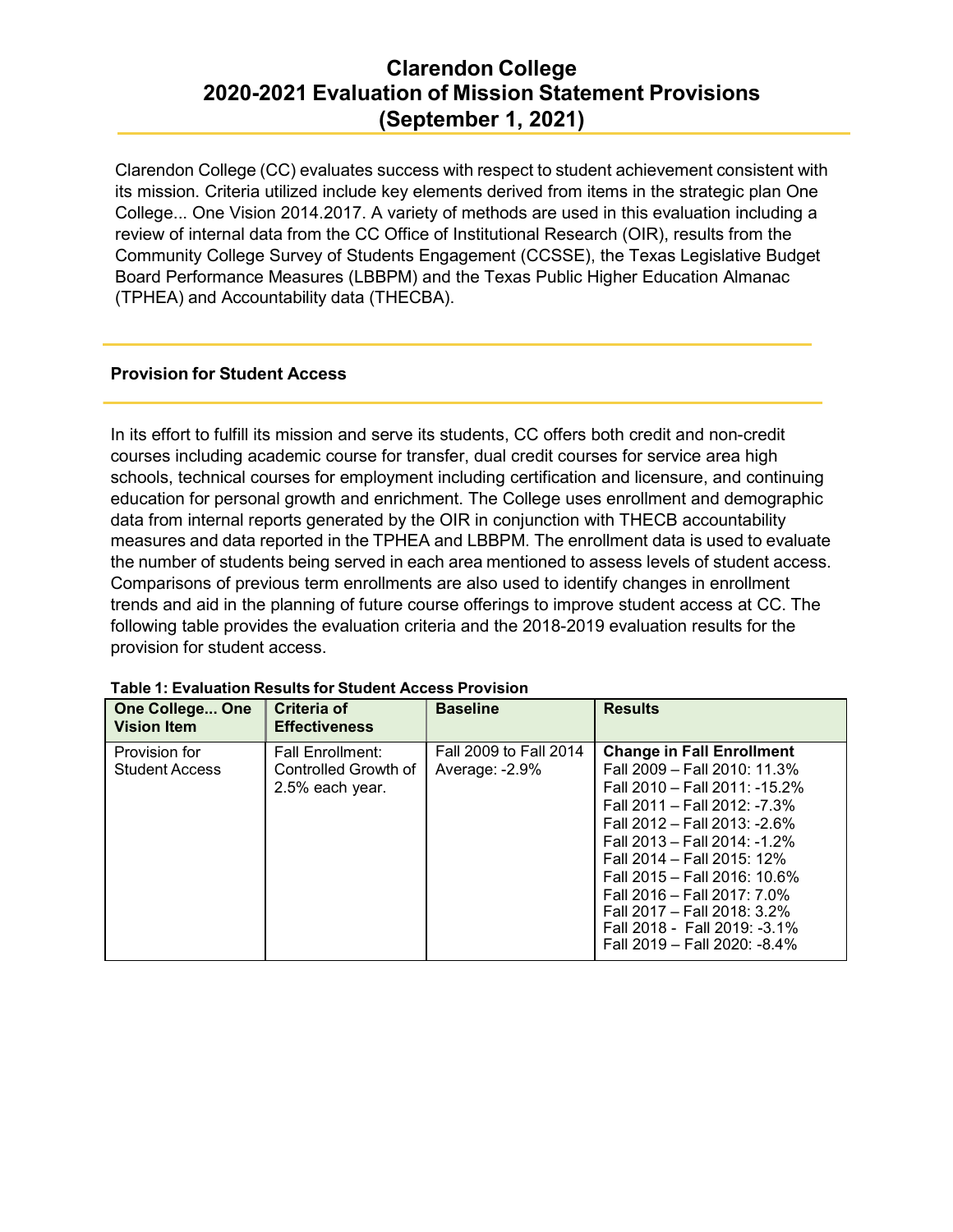## **Provision for Student Progression & Completion**

CC tracks completion and success rates for all courses for in order to evaluate its effectiveness at promoting student progression and completion. Course completion is defined as completing a course and receiving a grade, even a failing grade, while successful course completion is defined as receiving a passing grade (C or better). CC also defines student completion in a more holistic way as a student's completion of the core course requirements and graduation with either a certificate or associate's degree. CC continually monitors these measures each semester and compares the results with those from previous semesters and the average for schools of the same size in Texas to track student progression and completion. A threshold of 91% of attempted credit hours being completed has been established, and 58% of students persisting after one year and 42% after 2 years have been established as shown in the following table. Additionally, CC has established a 14.5% threshold for 3, 4 and 6-year associate's graduation rates, a 10% threshold for 3, 4 and 6-year certificate graduation rates, and transfer rates to 4-year schools of 38% for academic students and 18% for technical students. These threshold rates are consistent with the 5-year average for same-size colleges in Texas and have been deemed to be appropriate as they match the 5-year average rates for CC's cohort college group. These rates also allow for a timely completion of each student's educational intent. The following table provides the evaluation criteria and the 2018-2019 evaluation results for the provision for student progression and completion.

| <b>One College One</b><br><b>Vision Item</b>                  | <b>Criteria of</b><br><b>Effectiveness</b>                                                           | <b>Baseline</b>                                                  | <b>Results</b>                                                                                                                                                                                                                                                                            |
|---------------------------------------------------------------|------------------------------------------------------------------------------------------------------|------------------------------------------------------------------|-------------------------------------------------------------------------------------------------------------------------------------------------------------------------------------------------------------------------------------------------------------------------------------------|
| Provision for<br><b>Student Progression</b><br>and Completion | <b>Fall Credit Hour</b><br><b>Completion Rate:</b><br>91% of attempted<br>credit hours<br>completed. | Fall 2009-Fall 2020<br>Average: 93.4%<br>State Average:<br>91.0% | % of Fall Cr. Hrs. Completed <sup>1</sup><br>Fall 2009: 93.1%<br>Fall 2010: 92.0%<br>Fall 2011: 91.3%<br>Fall 2012: 92.5%<br>Fall 2013: 93.2%<br>Fall 2014: 92.6%<br>Fall 2015: 93.4%<br>Fall 2016: 93.3%<br>Fall 2017: 94.2%<br>Fall 2018: 94.6%<br>Fall 2019: 95.4%<br>Fall 2020: 95.8% |
|                                                               | <b>Fall Credit Hours</b><br>Successfully<br>Completed "D" Better                                     |                                                                  | Fall 2016: 85.9%<br>Fall 2017: 87.7%<br>Fall 2018: 89.4%<br>Fall 2019: 89.9%<br>Fall 2020: 90.4%                                                                                                                                                                                          |
|                                                               | <b>Fall Credit Hours</b><br>Successfully<br>Completed "C" Better                                     |                                                                  | Fall 2016: 81.6%<br>Fall 2017: 83.4%<br>Fall 2018: 85.9%<br>Fall 2019: 86.3%<br>Fall 2020: 86.6%                                                                                                                                                                                          |

#### **Table 2: Evaluation Results for Student Progression and Completion Provision**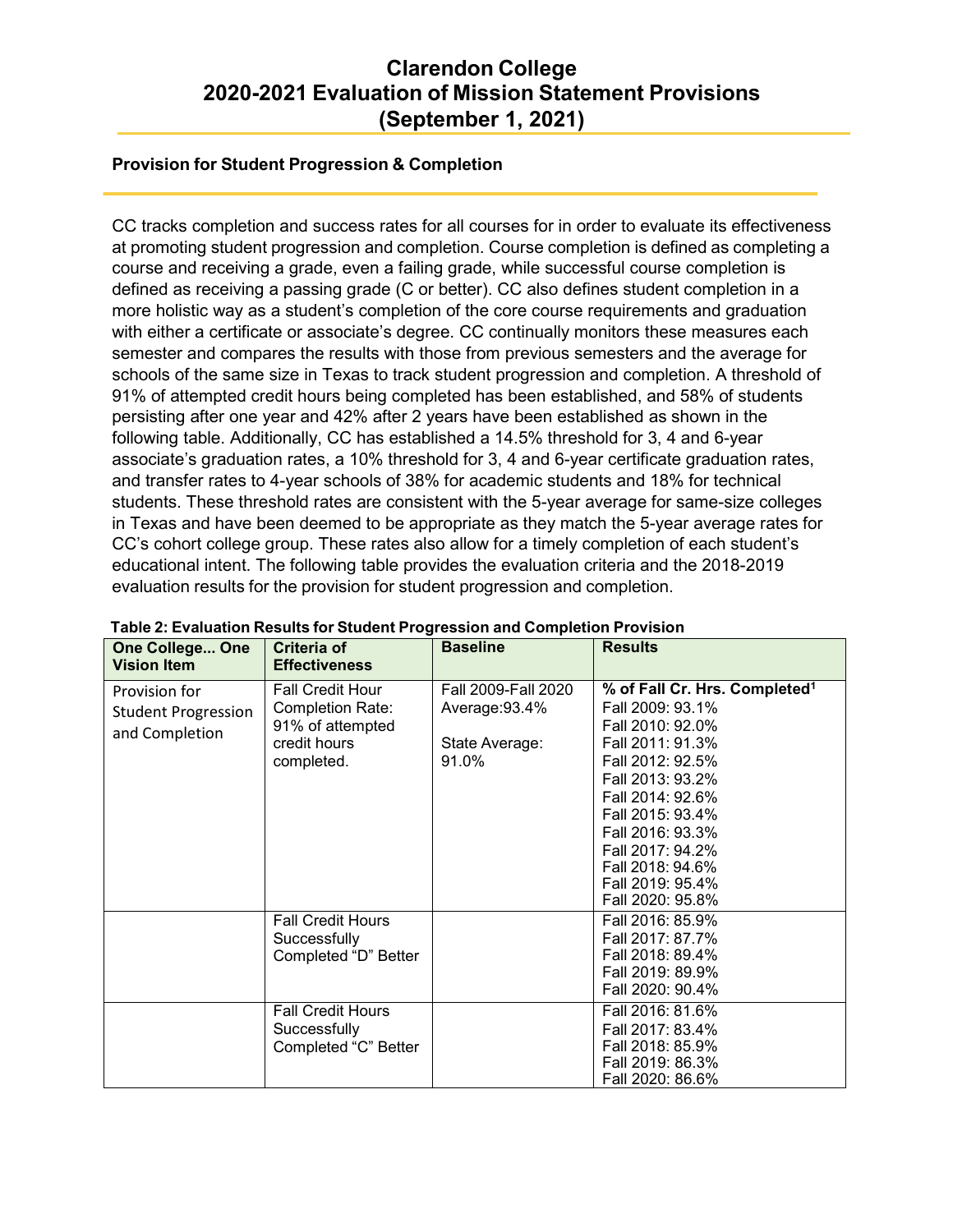| 1-year persistence                        | Fall 2009 to Fall    | 1-Year Persistence Rates                |
|-------------------------------------------|----------------------|-----------------------------------------|
| rate: 58% of students                     | 2019 Average:        | Fall 2009: 65.5%                        |
| persisting after 1                        | 59.5%                | Fall 2010: 53.1%                        |
| year.                                     |                      | Fall 2011: 54.0%                        |
|                                           | <b>State Cohort</b>  | Fall 2012: 52.7%                        |
|                                           | Average: 63.7%       | Fall 2013: 68.4%                        |
|                                           |                      | Fall 2014: 62.3%                        |
|                                           |                      | Fall 2015: 50.7%                        |
|                                           |                      | Fall 2016: 55.7%                        |
|                                           |                      | Fall 2017: 63.7%                        |
|                                           |                      | Fall 2018: 63.4%                        |
|                                           |                      | Fall 2019: 65.3%                        |
|                                           |                      | Fall 2020: N/A <sup>2</sup>             |
| 2-year persistence                        | Fall 2008 to Fall    | 2-Year Persistence Rates                |
| rate: 42% of students                     | 2018 average:        | Fall 2008: 42.5%                        |
|                                           | 39.9%                | Fall 2009: 41.3%                        |
| persisting after 2                        |                      |                                         |
| years.                                    |                      | Fall 2010: 35.9%                        |
|                                           | State cohort         | Fall 2011: 35.7%                        |
|                                           | average: 52.1%       | Fall 2012: 34.7%                        |
|                                           |                      | Fall 2013: 43.8%                        |
|                                           |                      | Fall 2014: 41.0%                        |
|                                           |                      | Fall 2015: 30.4%                        |
|                                           |                      | Fall 2016: 40.3%                        |
|                                           |                      | Fall 2017: 44.3%                        |
|                                           |                      | Fall 2018: 49.4%                        |
|                                           |                      | Fall 2019: N/A <sup>2</sup>             |
|                                           |                      | Fall 2020: N/A <sup>3</sup>             |
| 3, 4 and 6 year                           | FY 2010 to FY 2014   | 6-Year Graduation Rates <sup>4, 5</sup> |
| Academic graduation                       | average: 46.0%       | FY 2010: 45.6%                          |
| rate: 45% of students                     |                      | FY 2011: 45.4%                          |
| seeking an                                | State cohort         | FY 2012: 50.5%                          |
| Associate's Degree                        | average: 43.6%       | FY 2013: 44.8%                          |
| graduating within 6                       |                      | FY 2014: 48.4%                          |
| years.                                    |                      | FY 2015: 36.6%                          |
|                                           |                      | FY 2016: 38.8%                          |
|                                           |                      | FY 2017: 38.6%                          |
| $3, 4$ and $6$ year                       | FY 2010 to FY 2014   | 6-Year Completion Rates <sup>4, 5</sup> |
| Technical graduation                      | average: 44.3%       | FY 2010: 46.0%                          |
| rate: 30% of students.                    | State cohort         | FY 2011: 49.3%                          |
| seeking an AAS or                         | average: 30.2%       | FY 2012: 49.5%                          |
|                                           |                      | FY 2013: 40.7%                          |
| certificate graduating<br>within 6 years. |                      | FY 2014: 59.5%                          |
|                                           |                      |                                         |
|                                           |                      | FY 2015: 50.0%                          |
|                                           |                      | FY 2016: 28.6%                          |
|                                           |                      | FY 2017: 55.3%                          |
| 6 year graduation                         | FY 2014 to FY 2020   | 6-Year Completion Rates <sup>4, 5</sup> |
| rate (Academic                            | average: 36.2%       | FY 2014: 39.9%                          |
| AA/AS and Technical                       |                      | FY 2015: 43.5%                          |
| AAS & Cert.).                             | State average: 42.1% | FY 2016: 30.9%                          |
|                                           |                      | FY 2017: 42.0%                          |
|                                           |                      | FY 2018: 39.9%                          |
|                                           |                      | FY 2019: 48.2%                          |
|                                           |                      | FY 2020: 50.9%                          |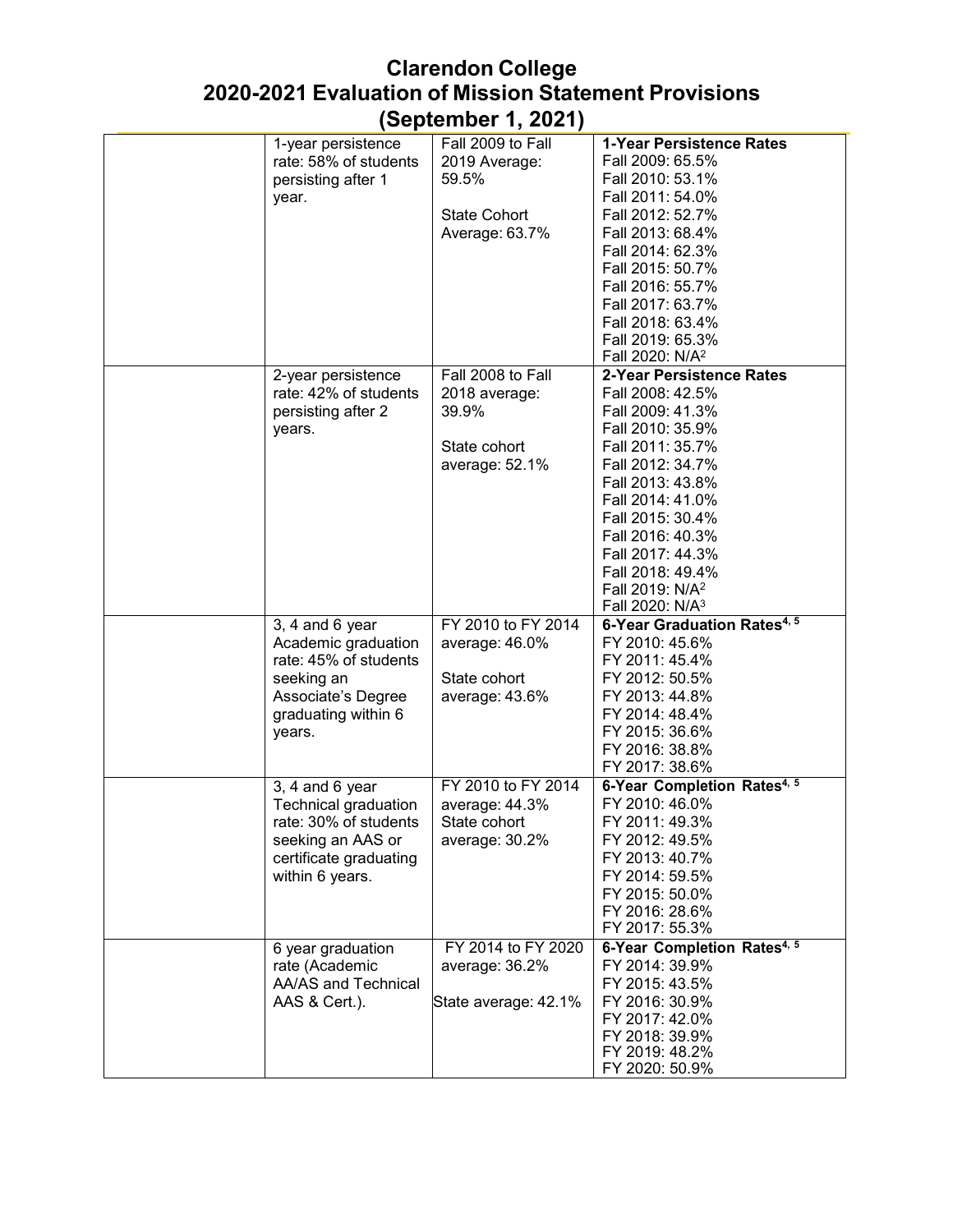| FY 2010 to FY 2014<br>Acad. Students Transferring <sup>4</sup><br>Academic student<br>transfer rate: 38% of<br>FY 2010: 48.6%<br>average: 36.2%<br>FY 2011: 37.7%<br>academic students<br>State cohort<br>FY 2012: 35.9%<br>transferring to a 4-<br>FY 2013: 27.1%<br>year institution.<br>average: 38.3%<br>FY 2014: 31.9%<br>FY 2015: 25.5%<br>FY 2016: 22.3% |
|-----------------------------------------------------------------------------------------------------------------------------------------------------------------------------------------------------------------------------------------------------------------------------------------------------------------------------------------------------------------|
|                                                                                                                                                                                                                                                                                                                                                                 |
|                                                                                                                                                                                                                                                                                                                                                                 |
|                                                                                                                                                                                                                                                                                                                                                                 |
|                                                                                                                                                                                                                                                                                                                                                                 |
|                                                                                                                                                                                                                                                                                                                                                                 |
|                                                                                                                                                                                                                                                                                                                                                                 |
|                                                                                                                                                                                                                                                                                                                                                                 |
|                                                                                                                                                                                                                                                                                                                                                                 |
| FY 2017: 22.8%                                                                                                                                                                                                                                                                                                                                                  |
| FY 2018: 30.0%                                                                                                                                                                                                                                                                                                                                                  |
| FY 2010 to FY 2014<br>Tech. Students Transferring <sup>4</sup><br><b>Technical student</b>                                                                                                                                                                                                                                                                      |
| transfer rate: 18% of<br>FY 2010: 37.5%<br>average: 26.5%                                                                                                                                                                                                                                                                                                       |
| FY 2011: 41.9%<br>technical students                                                                                                                                                                                                                                                                                                                            |
| State cohort<br>FY 2012: 19.3%<br>transferring to a 4-                                                                                                                                                                                                                                                                                                          |
| average: 18.0%<br>FY 2013: 21.9%<br>year institution.                                                                                                                                                                                                                                                                                                           |
| FY 2014: 11.9%                                                                                                                                                                                                                                                                                                                                                  |
| FY 2015: 4.7%                                                                                                                                                                                                                                                                                                                                                   |
| FY 2016: 7.8%                                                                                                                                                                                                                                                                                                                                                   |
| FY 2017: 3.5%                                                                                                                                                                                                                                                                                                                                                   |
| FY 2018: 2.9%                                                                                                                                                                                                                                                                                                                                                   |
| <b>Student Transfer</b><br>FY 2018 to FY 2020<br><b>Student Transfer Rate</b>                                                                                                                                                                                                                                                                                   |
| FY 2018: 23.4%<br>Rate (Academic and<br>average: 24.1%                                                                                                                                                                                                                                                                                                          |
| FY 2019: 27.0%<br>Technical)                                                                                                                                                                                                                                                                                                                                    |
| FY 2020: 22.0%<br>State cohort average:                                                                                                                                                                                                                                                                                                                         |
| 25.9%                                                                                                                                                                                                                                                                                                                                                           |
|                                                                                                                                                                                                                                                                                                                                                                 |
|                                                                                                                                                                                                                                                                                                                                                                 |
|                                                                                                                                                                                                                                                                                                                                                                 |
|                                                                                                                                                                                                                                                                                                                                                                 |
|                                                                                                                                                                                                                                                                                                                                                                 |

1. This measure was calculated using the THECB method which includes courses with grades other than "W" or "I" as being completed. In Fall 2016, 85.9% of credit hours were successfully completed with a passing of "D" or better

and 81.6% with a grade of "C" or better. In Fall 2017, 87.7% of credit hours were successfully completed with a passing of "D" or better and 83.4% with a grade of "C" or better. These measures were incorporated into this evaluation beginning in FY 2016.

- 2. The 1 & 2-year persistence rates rely on Fall 2018 enrollment data which will not be available until March 2019.
- 3. The 2-year persistence rate relies on Fall 2019 enrollment data which will not be available until March 2020.
- 4. To insure consistency in evaluating these measures the 6-year completion and transfer rates as calculate by the THECB are used. THECB releases this data around March of the following FY (FY 2019 data will not be made available by the THECB until March 2020).
- 5. In FY 2017 the THECB changed the Accountability Reporting System which resulted in graduation data and rates no longer reporting Academic and Technical awards separately. Until THECB begins reporting awards by curriculum type again results reported in this evaluation will combine Academic and Technical 6-Year graduation rates beginning in FY 2018.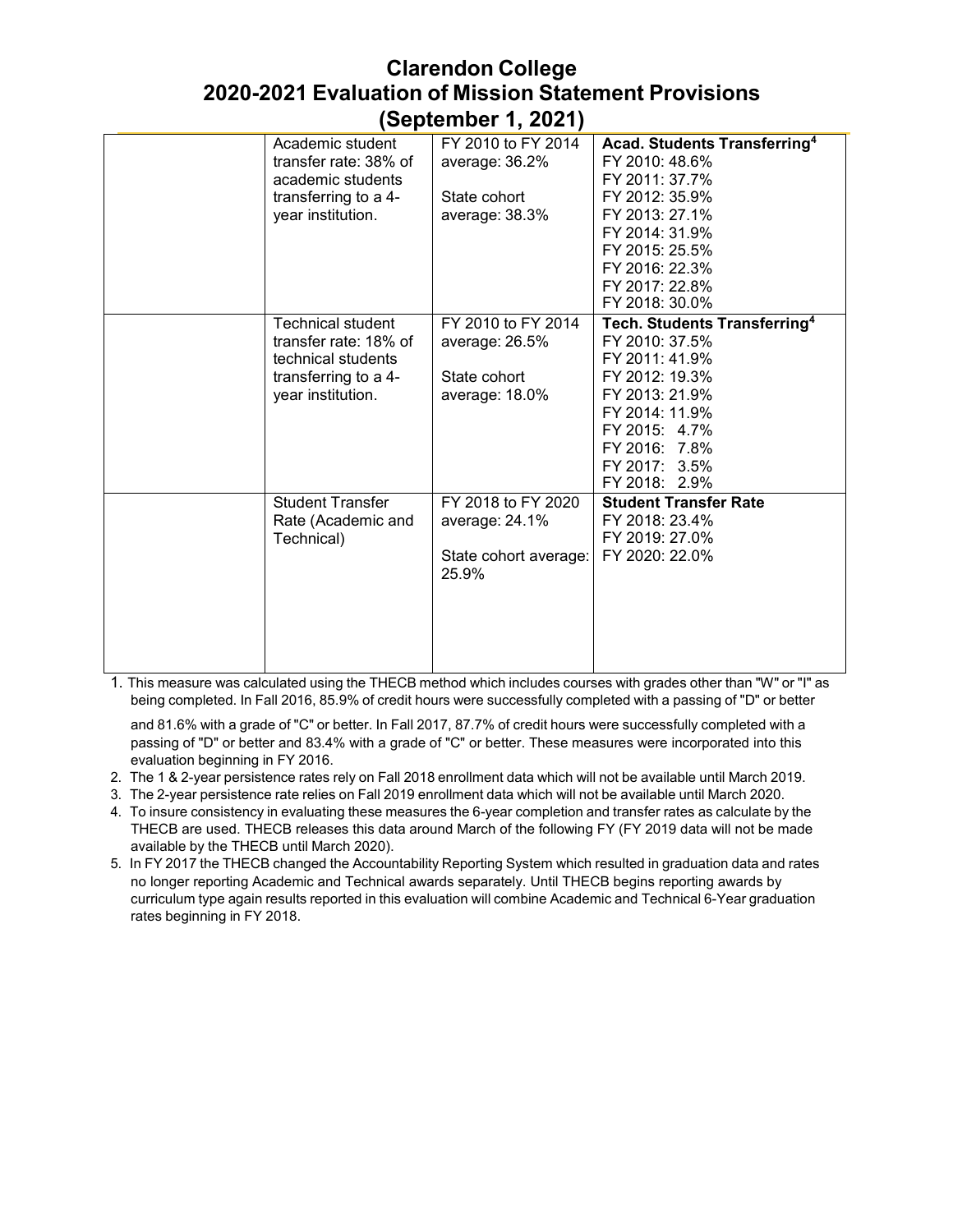## **Provision for Quality Educational Programs**

Students and faculty work in partnership to accomplish the goal of learning. Therefore the provision of quality instruction is a priority at the institution. While individual programs and faculty track student learning via student learning outcomes and through the widespread use of student evaluations of instruction, the institution monitors the provision of quality instruction via the use of indirect indicators at a broader level using the same measures as are used for monitoring student progression and completion. The level of course completion as measured by attempted credit hours completed, the number of students completing core requirements, and graduation rates give an indication of a student's ability to master course material and progress with their educational goals assuming a correlation with quality of instruction. An additional indicator of the quality of educational programs at CC is the percent of contact hours taught by full-time faculty with an established threshold of 72% of all contact hours being taught by fulltime faculty. The following table provides the evaluation criteria and the 2018-2019 evaluation results for the provision for quality educational programs.

| <b>One College One</b><br><b>Vision Item</b> | Criteria of<br><b>Effectiveness</b> | <b>Baseline</b>     | <b>Results</b>                            |
|----------------------------------------------|-------------------------------------|---------------------|-------------------------------------------|
| Provision of quality                         | <b>Fall Credit Hour</b>             | Fall 2009-Fall 2020 | % of Fall Cr. Hrs. Completed <sup>1</sup> |
| educational                                  | <b>Completion Rate:</b>             | Average: 93.4%      | Fall 2009: 93.1%                          |
|                                              | 91% of attempted                    |                     | Fall 2010: 92.0%                          |
| programs                                     | credit hours                        |                     | Fall 2011: 91.3%                          |
|                                              | completed.                          | State Average:      | Fall 2012: 92.5%                          |
|                                              |                                     | 91.0%               | Fall 2013: 93.2%                          |
|                                              |                                     |                     | Fall 2014: 92.6%                          |
|                                              |                                     |                     | Fall 2015: 93.4%                          |
|                                              |                                     |                     | Fall 2016: 93.3%                          |
|                                              |                                     |                     | Fall 2017: 94.2%                          |
|                                              |                                     |                     | Fall 2018: 94.6%                          |
|                                              |                                     |                     | Fall 2019: 95.4%                          |
|                                              |                                     |                     | Fall 2020: 95.8%                          |
|                                              | 1-year persistence                  | Fall 2009 to Fall   | 1-Year Persistence Rates                  |
|                                              | rate: 58% of students               | 2019 Average:       | Fall 2009: 65.5%                          |
|                                              | persisting after 1                  | 59.5%               | Fall 2010: 53.1%                          |
|                                              | year.                               |                     | Fall 2011: 54.0%                          |
|                                              |                                     | <b>State Cohort</b> | Fall 2012: 52.7%                          |
|                                              |                                     | Average: 63.7%      | Fall 2013: 68.4%                          |
|                                              |                                     |                     | Fall 2014: 62.3%                          |
|                                              |                                     |                     | Fall 2015: 50.7%                          |
|                                              |                                     |                     | Fall 2016: 55.7%                          |
|                                              |                                     |                     | Fall 2017: 63.7%                          |
|                                              |                                     |                     | Fall 2018: 63.4%                          |
|                                              |                                     |                     | Fall 2019: 65.3%                          |
|                                              |                                     |                     | Fall 2020: N/A <sup>2</sup>               |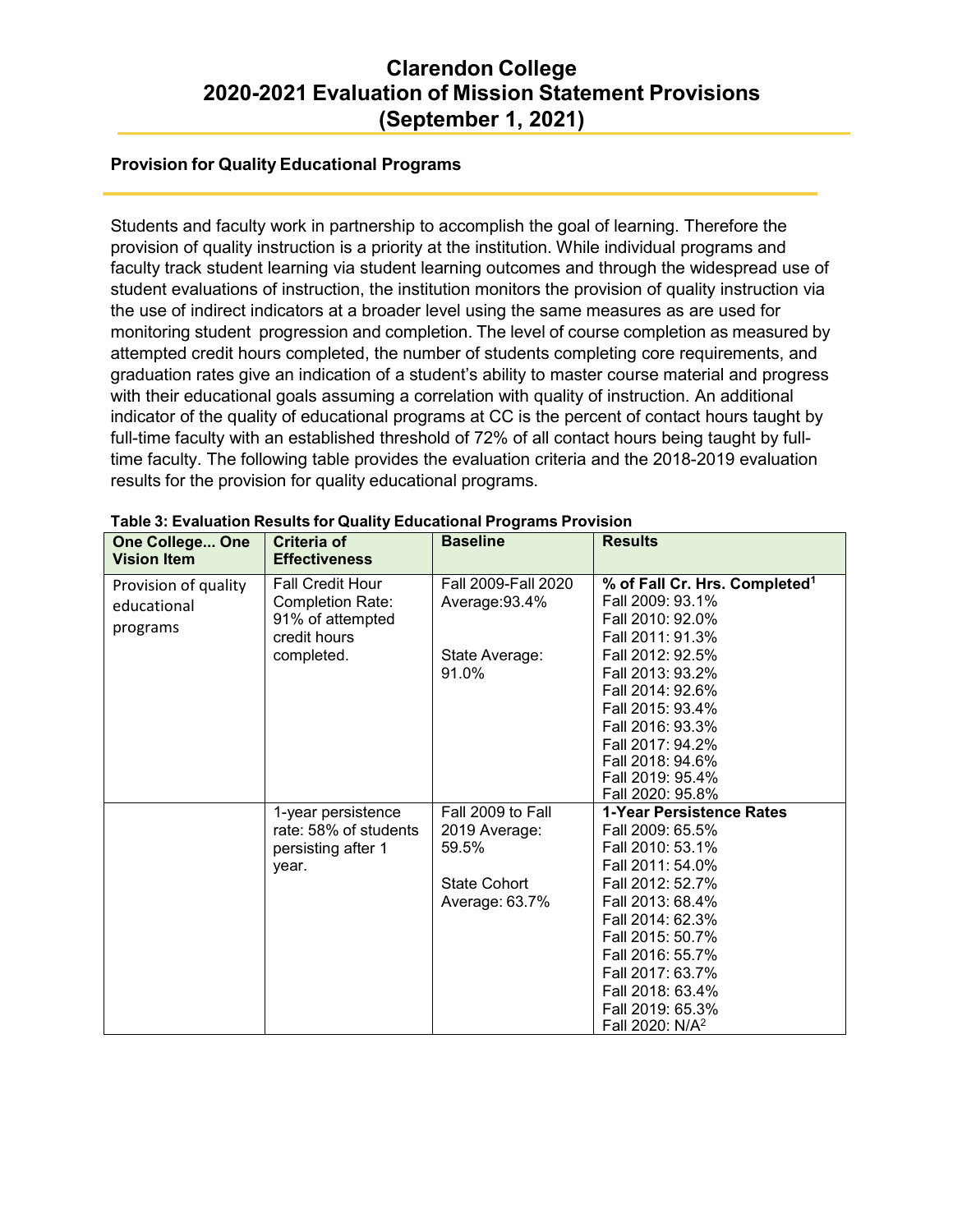| 2-year persistence     | Fall 2008 to Fall    | 2-Year Persistence Rates                |
|------------------------|----------------------|-----------------------------------------|
| rate: 42% of students  | 2018 average:        | Fall 2008: 42.5%                        |
| persisting after 2     | 39.9%                | Fall 2009: 41.3%                        |
| years.                 |                      | Fall 2010: 35.9%                        |
|                        | State cohort         | Fall 2011: 35.7%                        |
|                        | average: 52.1%       | Fall 2012: 34.7%                        |
|                        |                      | Fall 2013: 43.8%                        |
|                        |                      | Fall 2014: 41.0%                        |
|                        |                      | Fall 2015: 30.4%                        |
|                        |                      | Fall 2016: 40.3%                        |
|                        |                      | Fall 2017: 44.3%                        |
|                        |                      | Fall 2018: 49.4%                        |
|                        |                      | Fall 2019: N/A <sup>2</sup>             |
|                        |                      | Fall 2020: N/A <sup>3</sup>             |
| 3, 4 and 6 year        | FY 2010 to FY 2014   | 6-Year Graduation Rates <sup>4</sup>    |
| Academic graduation    | average: 46.0%       | FY 2010: 45.6%                          |
| rate: 45% of students  |                      | FY 2011: 45.4%                          |
| seeking an             | State cohort         | FY 2012: 50.5%                          |
| Associate's Degree     | average: 43.6%       | FY 2013: 44.8%                          |
|                        |                      |                                         |
| graduating within 6    |                      | FY 2014: 48.4%                          |
| years.                 |                      | FY 2015: 36.6%                          |
|                        |                      | FY 2016: 38.8%                          |
|                        |                      | FY 2017: 38.6%                          |
| $3, 4$ and $6$ year    | FY 2010 to FY 2014   | 6-Year Completion Rates <sup>4</sup>    |
| Technical graduation   | average: 44.3%       | FY 2010: 46.0%                          |
| rate: 30% of students  |                      | FY 2011: 49.3%                          |
| seeking an AAS or      | State cohort         | FY 2012: 49.5%                          |
| certificate graduating | average: 30.2%       | FY 2013: 40.7%                          |
| within 6 years.        |                      | FY 2014: 59.5%                          |
|                        |                      | FY 2015: 50.0%                          |
|                        |                      | FY 2016: 28.6%                          |
|                        |                      | FY 2017: 55.3%                          |
| 6 year graduation      | FY 2014 to FY 2020   | 6-Year Completion Rates <sup>4, 5</sup> |
| rate (Academic         | average: 36.2%       | FY 2014: 39.9%                          |
| AA/AS and Technical    |                      | FY 2015: 43.5%                          |
| AAS & Cert.).          | State average: 42.1% | FY 2016: 30.9%                          |
|                        |                      | FY 2017: 42.0%                          |
|                        |                      | FY 2018: 39.9%                          |
|                        |                      | FY 2019: 48.2%                          |
|                        |                      | FY 2020: 50.9%                          |
| Full-time faculty: 70% | Fall 2009 to Fall    | % of Fall Cr. Hrs. Taught by FT         |
| of all credit hours or | 2020 average:        | <b>Faculty</b>                          |
| contact hours taught   | 73.4%                | Fall 2009: 79.8%                        |
| by full-time faculty.  |                      | Fall 2010: 76.8%                        |
|                        | State cohort         | Fall 2011: 72.0%                        |
|                        | average: 64.6%       | Fall 2012: 70.9%                        |
|                        |                      | Fall 2013: 65.1%                        |
|                        |                      | Fall 2014: 75.5%                        |
|                        |                      | Fall 2015: 77.4%                        |
|                        |                      | Fall 2016: 71.8%                        |
|                        |                      | Fall 2017: 72.7%                        |
|                        |                      | Fall 2018: 75.3%                        |
|                        |                      | Fall 2019:72.7%                         |
|                        |                      | Fall 2020: 70.9%                        |
|                        |                      |                                         |

1. This measure was calculated using the THECB method which includes courses with grades other than "W" or "I" as being completed. In Fall 2016, 85.9% of credit hours were successfully completed with a passing of "D" or better and 81.6% with a grade of "C" or better. In Fall 2017, 87.7% of credit hours were successfully completed with a passing of "D" or better and 83.4% with a grade of "C" or better

2. The 1-year & 2-year persistence rates rely on Fall 2018 enrollment data which will not be available until March 2019.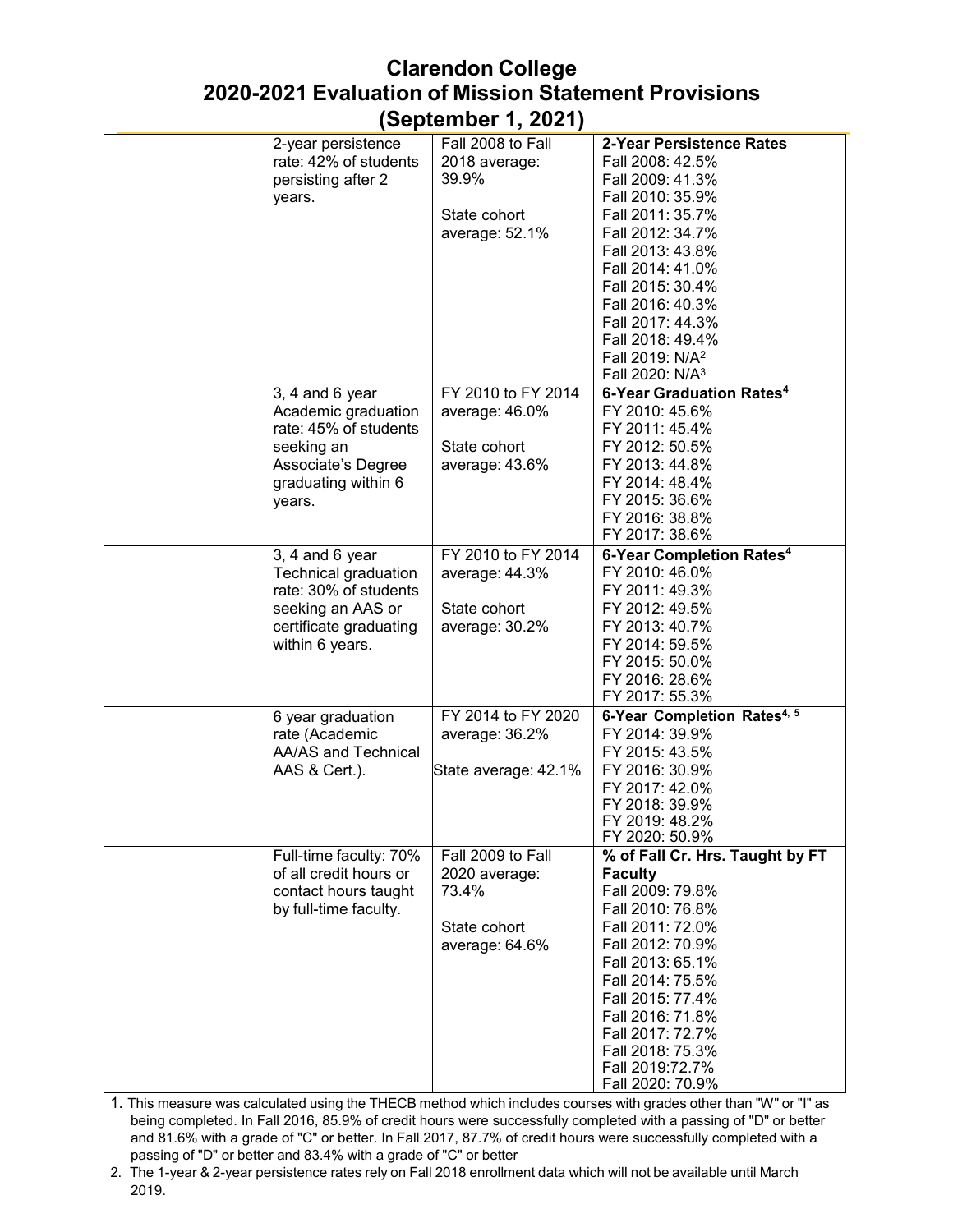- 3. The 2-year persistence rate relies on Fall 2019 enrollment data which will not be available until March 2020.
- 4. To insure consistency in evaluating these measures the 6-year completion and transfer rates as calculate by the THECB are used. THECB releases this data around March of the following FY (FY 2018 data will not be made available by the THECB until March 2019).
- 5. In FY 2017 the THECB changed the Accountability Reporting System which resulted in graduation data and rates no longer reporting Academic and Technical awards separately. Until THECB begins reporting awards by curriculum type again results reported in this evaluation will combine Academic and Technical 6-Year graduation rates beginning in FY 2018.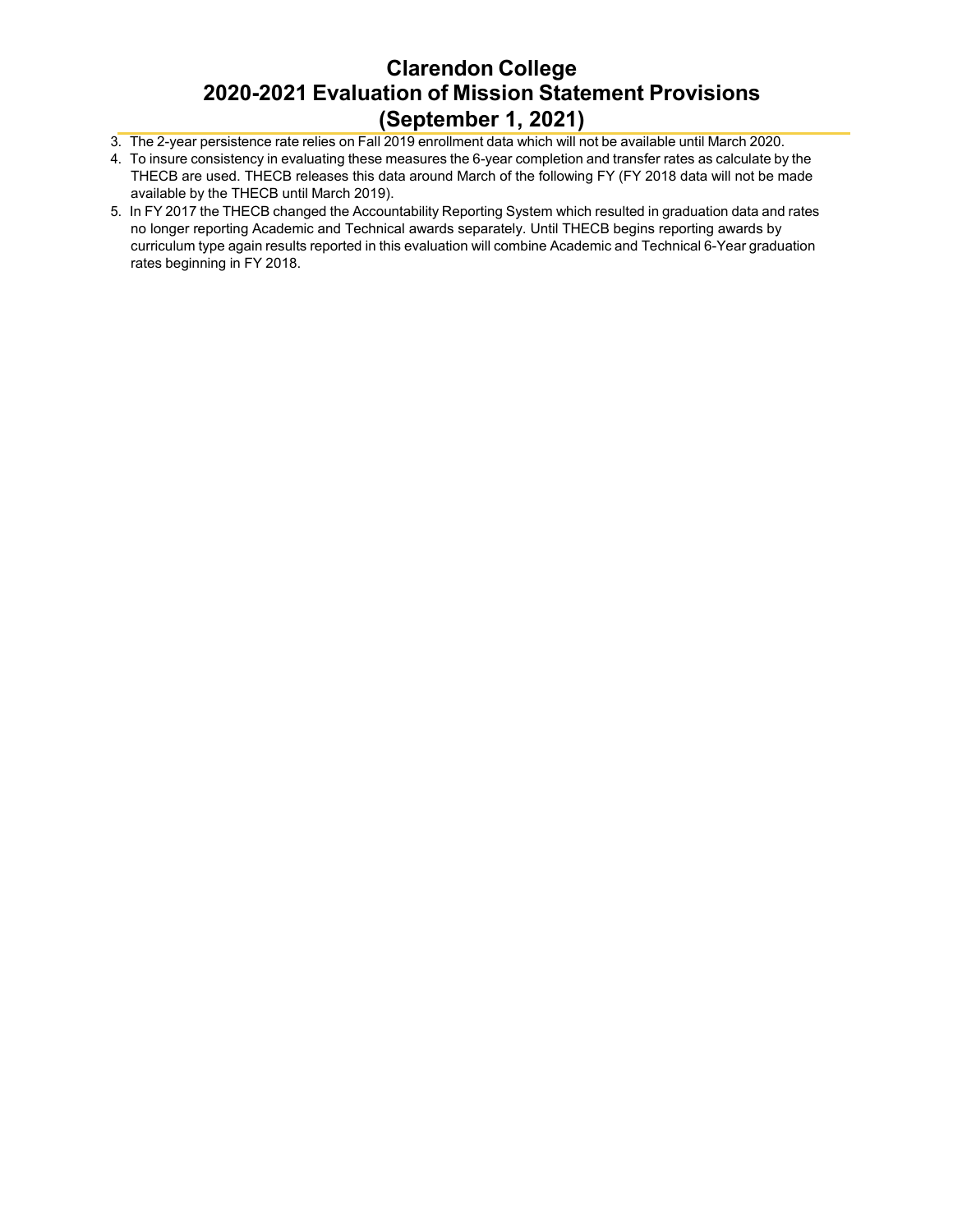# **Clarendon College 2018-2019 Evaluation of Mission Statement Provisions (February 7, 2019)**

### **Provision for Student Services for holistic development**

CC provides student support programs, services, and activities consistent with its mission that are intended to promote student learning and enhance the development of its students. The College recognizes that student support programs and services enhance the educational development and academic success of students and strives to ensure that its policies, personnel, programs, and activities are consistent with the diverse needs and interests of the population it serves. Each service offered is managed by an assigned support service department within the College, with assessment and evaluation methods consisting of the results obtained from administering the Community College Survey of Student Engagement each year which is supplemented with the results from surveys administered by the OIR and each department that provides the service. Additional assessment and evaluation is provided by an examination of student participation in school activities and organizations and the number of students using available services. A threshold level of a CCSSE benchmark score of 50 and a minimum of 70% of students responding as being at least somewhat satisfied with each of the services offered on departmental surveys and CCSSE questions relating to the service has been established. The following table provides the evaluation criteria and the 2018-2019 evaluation results for the provision for Student Services for holistic development.

| One College One<br><b>Vision Item</b>                                   | <b>Criteria of</b><br><b>Effectiveness</b>                                                                                                                                                                                                                                    | <b>Baseline</b>                                                                                                                                                                                                  | <b>Results</b>                                                                                                                                                                                                                                                                                                                     |
|-------------------------------------------------------------------------|-------------------------------------------------------------------------------------------------------------------------------------------------------------------------------------------------------------------------------------------------------------------------------|------------------------------------------------------------------------------------------------------------------------------------------------------------------------------------------------------------------|------------------------------------------------------------------------------------------------------------------------------------------------------------------------------------------------------------------------------------------------------------------------------------------------------------------------------------|
| Provision for<br><b>Student Services for</b><br>Holistic<br>Development | <b>CCSSE</b> questions<br>pertaining to<br>encouraging the use<br>of offered student<br>support services (9b,<br>9d, 9e & 9f): 60% of<br>students responding<br>"quite a bit" or "very<br>much."                                                                              | An average of<br>59.7% of students<br>responded "quite a<br>bit" or "very much"<br>on the 2014 CCSSE<br>survey questions<br>pertaining to CC<br>emphasizing the<br>student support<br>services offered.          | % of students responding<br>"quite a bit" or "very much" on<br><b>CCSSE questions on</b><br>encouraging use of support<br>services:<br>Spring 2016: 51.1%<br>Spring 2017: 30.95%<br>Spring 2018: 48.6%<br>Spring 2019: 58.4%<br>Spring 2020: Due to Covid-19 the<br>CCSSE was not administered this<br>year.<br>Spring 2021: 65.0% |
|                                                                         | <b>CCSSE</b> questions<br>pertaining to student<br>use of offered<br>support services (4m,<br>12.1a, 12.1b, 12.1d,<br>12.1e, 12.1g, 12.1h,<br>12.1l, 12.1j & 12.1k):<br>60% of students<br>responding that they<br>use student support<br>services "sometimes"<br>or "often". | An average of<br>60.3% of students<br>responded<br>"sometimes", "often"<br>or "very often" on<br>the 2014 CCSSE<br>survey questions<br>pertaining to their<br>use of the student<br>support services<br>offered. | % of students responding<br>"sometimes", "often" or "very<br>often" on CCSSE questions on<br>use of support services<br>offered:<br>Spring 2016: 35.9%<br>Spring 2017: 46.8%<br>Spring 2018: 49.6%<br>Spring 2019: 51.7%%<br>Spring 2020: Due to Covid-19 the<br>CCSSE was not administered this<br>year.<br>Spring 2021: 36.5%    |

#### **Table 4: Evaluation Results for Student Services for Holistic Development**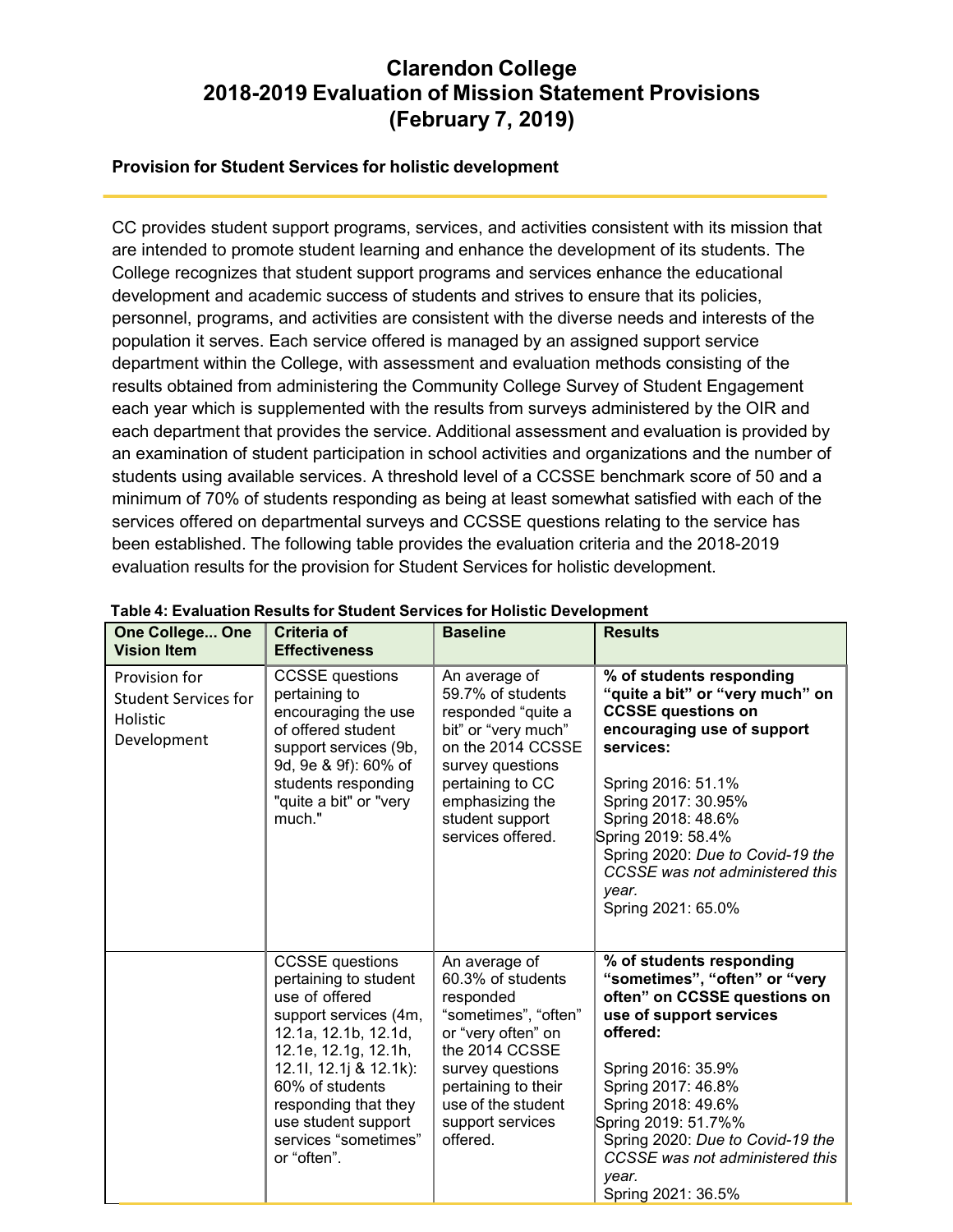# **Clarendon College 2018-2019 Evaluation of Mission Statement Provisions (February 7, 2019)**

| <b>CCSSE</b> questions<br>pertaining to student<br>satisfaction with the<br>support services<br>offered (12.2a, 12.2b,<br>12.2c, 12.2d, 12.2e,              | An average of<br>83.8% of students<br>responded<br>"somewhat" or "very"<br>on the 2014 CCSSE<br>survey questions | % of students responding<br>"somewhat" or "very" on<br><b>CCSSE questions on student</b><br>satisfaction of support services<br>offered:                                                     |
|-------------------------------------------------------------------------------------------------------------------------------------------------------------|------------------------------------------------------------------------------------------------------------------|----------------------------------------------------------------------------------------------------------------------------------------------------------------------------------------------|
| 12.2g, 12.2h, 12.2l,<br>12.2j & 12.2k): 80%<br>of students<br>responding as being<br>somewhat or very<br>satisfied with the<br>student services<br>offered. | pertaining to their<br>satisfaction with the<br>student support<br>services offered.                             | Spring 2016: 53.2%<br>Spring 2017: 64.8%<br>Spring 2018: 52.6%<br>Spring 2019: 51.00%<br>Spring 2020: Due to Covid-19 the<br>CCSSE was not administered this<br>year.<br>Spring 2021: 34.6 % |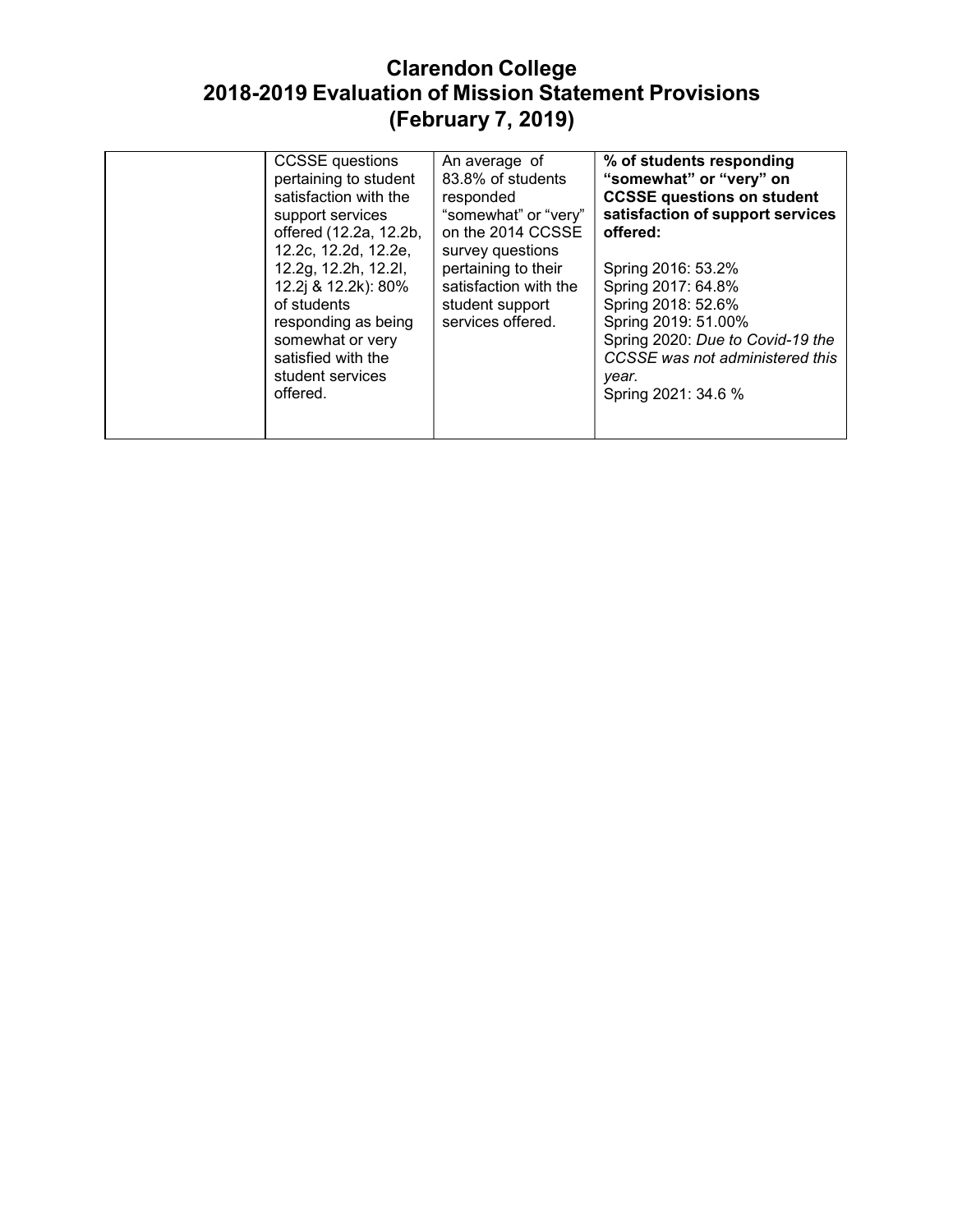### **Provision for Developmental Education**

To assess the fulfillment of the mission component for developmental education, CC uses a combination of data reported by the THECB Accountability system, reports generated internally by the OIR on developmental course and subsequent college-level course completion rates including longitudinal cohort tracking reports, ad hoc OIR reports as requested, and developmental program assessments. A large percentage of CC students enter CC with skill levels in Reading, Writing, or Math that are below state standards for being "college-ready." State law and the THECB establish the skill levels required for each area that determine if a student is prepared for college-level coursework. Those students not meeting Texas Success Initiative (TSI) standards are placed into remedial coursework to improve their skills. Once the remedial course work is successfully completed the student is allowed to begin taking collegelevel courses requiring TSI-complete status for that area.

The percent of developmental students successfully completing (a grade of A, B or C) developmental coursework and being allowed to continue on to credit courses requiring collegelevel Reading, Writing and Math skills is the primary measure of the effectiveness of CC at fulfilling the provision for developmental education. Effectiveness is further evaluated by tracking a student's success in their first college-level course that is dependent on the area of deficiency as a secondary measure. A threshold level 75% successful completion of developmental coursework and a threshold of 85% successful completion of the first college-level course after completing developmental education have been established for each of the developmental areas. These threshold levels assure an acceptable level of student progression through developmental coursework and the successful completion of the first college level course while also being appropriate to assure an acceptable level for completion of the student's educational goals. The following table provides the evaluation criteria and the 2018-2019 evaluation results for the provision for Developmental Education.

| One College<br><b>One Vision Item</b>       | <b>Criteria of</b><br><b>Effectiveness</b>                                                                                                                                                       | <b>Baseline</b>                                                                             | <b>Results</b>                                                                                                                                                                                                                                                                                                                                                        |
|---------------------------------------------|--------------------------------------------------------------------------------------------------------------------------------------------------------------------------------------------------|---------------------------------------------------------------------------------------------|-----------------------------------------------------------------------------------------------------------------------------------------------------------------------------------------------------------------------------------------------------------------------------------------------------------------------------------------------------------------------|
| Provision for<br>Developmental<br>Education | Students becoming<br>TSI complete in Math:<br>45% of DE Math<br>students becoming<br>TSI complete and<br>being eligible to take<br>college-level courses<br>requiring TSI<br>completion in Math. | Math - Fall 2006 to<br>Fall 2010 cohort<br>average: 40.9%<br>State cohort<br>average: 44.1% | % of DE Students Meeting TSI<br><b>Obligations in Math</b><br>(2-year tracking)<br>Fall 2011 Cohort: 34.7%<br>Fall 2012 Cohort: 40.5%<br>Fall 2013 Cohort: 45.8%<br>Fall 2014 Cohort: 41.0%<br>Fall 2015 Cohort: 52.7%<br>Fall 2016 Cohort: 49.8%<br>(tracked 1 year)<br>Fall 2017 Cohort:<br>43.4%<br>Fall 2018 Cohort: N/A <sup>2</sup><br>Fall 2019 Cohort: $N/A3$ |

### **Table 5: Evaluation Results for Developmental Education**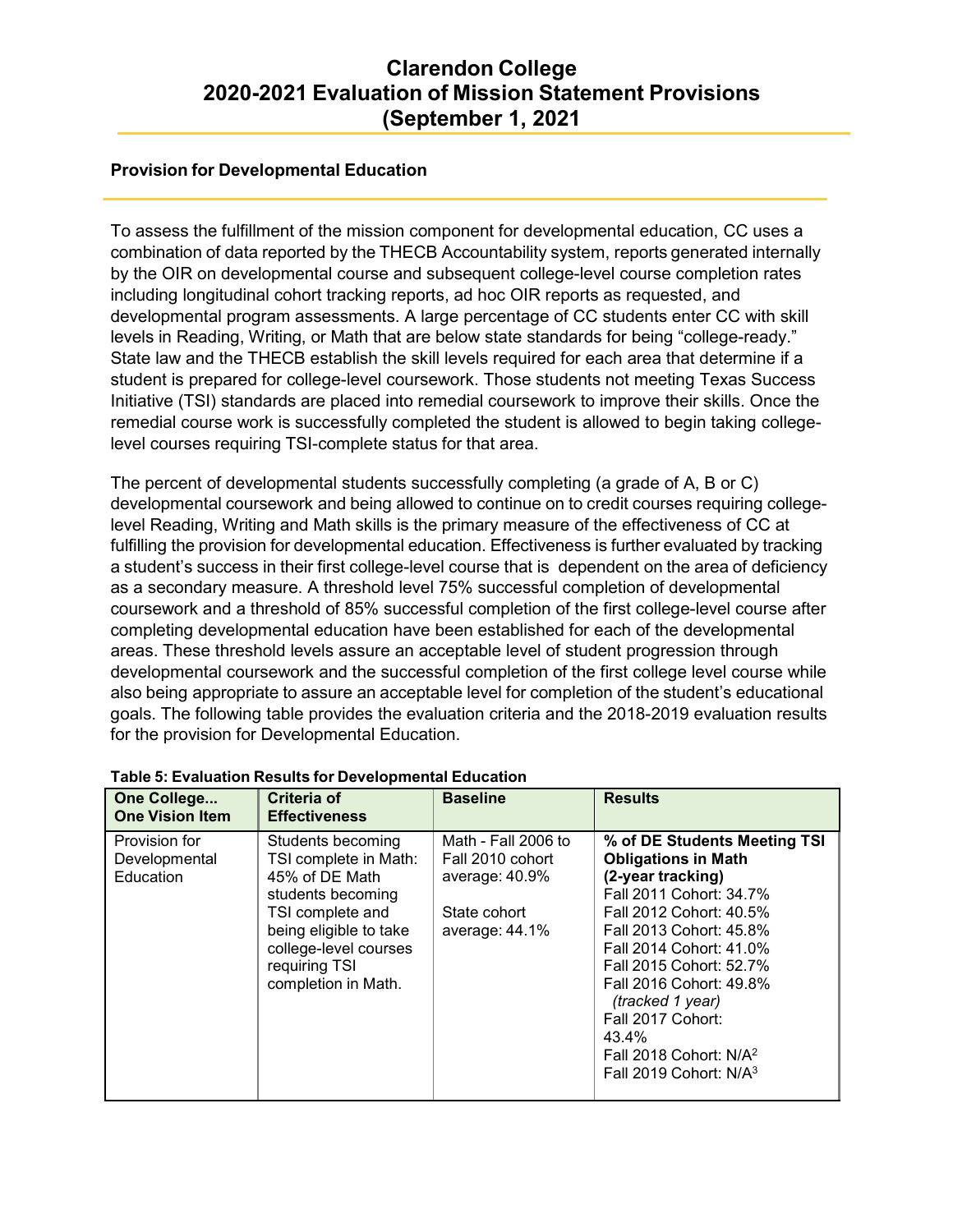| Provision for | Students becoming                             | Reading - Fall 2006    | % of DE Students Meeting TSI        |
|---------------|-----------------------------------------------|------------------------|-------------------------------------|
| Developmental | TSI complete in                               | to Fall 2010 cohort    | <b>Obligations in Reading</b>       |
|               | Reading: 55% of DE                            | average: 50.9%         | (2-year tracking)                   |
| Education     | Reading students                              |                        | Fall 2011 Cohort: 65.7%             |
|               | becoming TSI                                  | State cohort           | Fall 2012 Cohort: 57.8%             |
|               | complete and being                            | average: 60.1%         | Fall 2013 Cohort: 45.8%             |
|               |                                               |                        |                                     |
|               | eligible to take                              |                        | Fall 2014 Cohort: 41.0%             |
|               | college-level courses                         |                        | Fall 2015 Cohort: 65.2%             |
|               | requiring TSI                                 |                        | Fall 2016 Cohort: 67.6%             |
|               | completion in                                 |                        | (tracked 1 year)                    |
|               | Reading.                                      |                        | Fall 2017 Cohort:                   |
|               |                                               |                        | 60.4%                               |
|               |                                               |                        | Fall 2018 Cohort: N/A <sup>3</sup>  |
|               |                                               | Writing - Fall 2006 to | % of DE Students Meeting TSI        |
|               | Students becoming                             |                        |                                     |
|               | TSI complete in                               | Fall 2010 cohort       | <b>Obligations in Writing</b>       |
|               | Writing: 55% of DE                            | average: 49.2%         | (2-year tracking)                   |
|               | Writing students                              |                        | Fall 2011 Cohort: 68.1%             |
|               | becoming TSI                                  | State cohort           | Fall 2012 Cohort: 25.0%             |
|               | complete and being                            | average: 56.6%         | Fall 2013 Cohort: 58.5%             |
|               | eligible to take                              |                        | Fall 2014 Cohort: 41.8%             |
|               | college-level courses                         |                        | Fall 2015 Cohort: 56.3%             |
|               | requiring TSI                                 |                        | Fall 2016 Cohort: 57.7%             |
|               | completion in Writing.                        |                        | (tracked 1 year)                    |
|               |                                               |                        |                                     |
|               |                                               |                        | Fall 2017 Cohort:                   |
|               |                                               |                        | 33.3%                               |
|               |                                               |                        | Fall 2018 Cohort: N/A <sup>3</sup>  |
|               | <b>DE Math students</b>                       | Math - Fall 2006 to    | % of DE Students                    |
|               | successfully                                  | Fall 2010 cohort       | <b>Successfully Completing a</b>    |
|               | completing their first                        | average: 14.3%         | <b>College-level Math Course</b>    |
|               | college-level course                          |                        | (2-year tracking)                   |
|               | requiring TSI                                 | State cohort           | Fall 2011 Cohort: 17.0%             |
|               | completion in Math:                           |                        | Fall 2012 Cohort: 26.4%             |
|               |                                               | average: 16.9%         |                                     |
|               | 35% of students                               |                        | Fall 2013 Cohort: 37.3%             |
|               | completing                                    |                        | Fall 2014 Cohort: 37.1%             |
|               | developmental Math                            |                        | Fall 2015 Cohort: 52.1%             |
|               | courses will                                  |                        | Fall 2016 Cohort: 46.4%             |
|               | successfully complete                         |                        | (tracked 1 year)                    |
|               | their first associated                        |                        | Fall 2017 Cohort:                   |
|               | college-level course                          |                        | 48.6%                               |
|               | with a "C" or better.                         |                        | Fall 2018 Cohort: N/A <sup>3</sup>  |
|               | DE Reading students                           | Reading - Fall 2006    | % of DE Students                    |
|               | successfully                                  | to Fall 2010 cohort    | <b>Successfully Completing a</b>    |
|               | completing their first                        |                        |                                     |
|               |                                               |                        |                                     |
|               |                                               | average: 36.6%         | <b>College-level Reading Course</b> |
|               | college-level course                          |                        | (2-year tracking)                   |
|               | requiring TSI                                 | State cohort           | Fall 2011 Cohort: 51.1%             |
|               | completion in                                 | average: 37.8%         | Fall 2012 Cohort: 50.5%             |
|               | Reading: 40% of                               |                        | Fall 2013 Cohort: 58.2%             |
|               | students becoming                             |                        | Fall 2014 Cohort: 49.4%             |
|               |                                               |                        | Fall 2015 Cohort: 65.9%             |
|               | TSI complete in                               |                        |                                     |
|               | Reading will                                  |                        | Fall 2016 Cohort: 71.7%             |
|               | successfully complete                         |                        | Fall 2017 Cohort:                   |
|               | their first associated                        |                        | 64.4%                               |
|               | college-level course<br>with a "C" or better. |                        | Fall 2018 Cohort: N/A <sup>3</sup>  |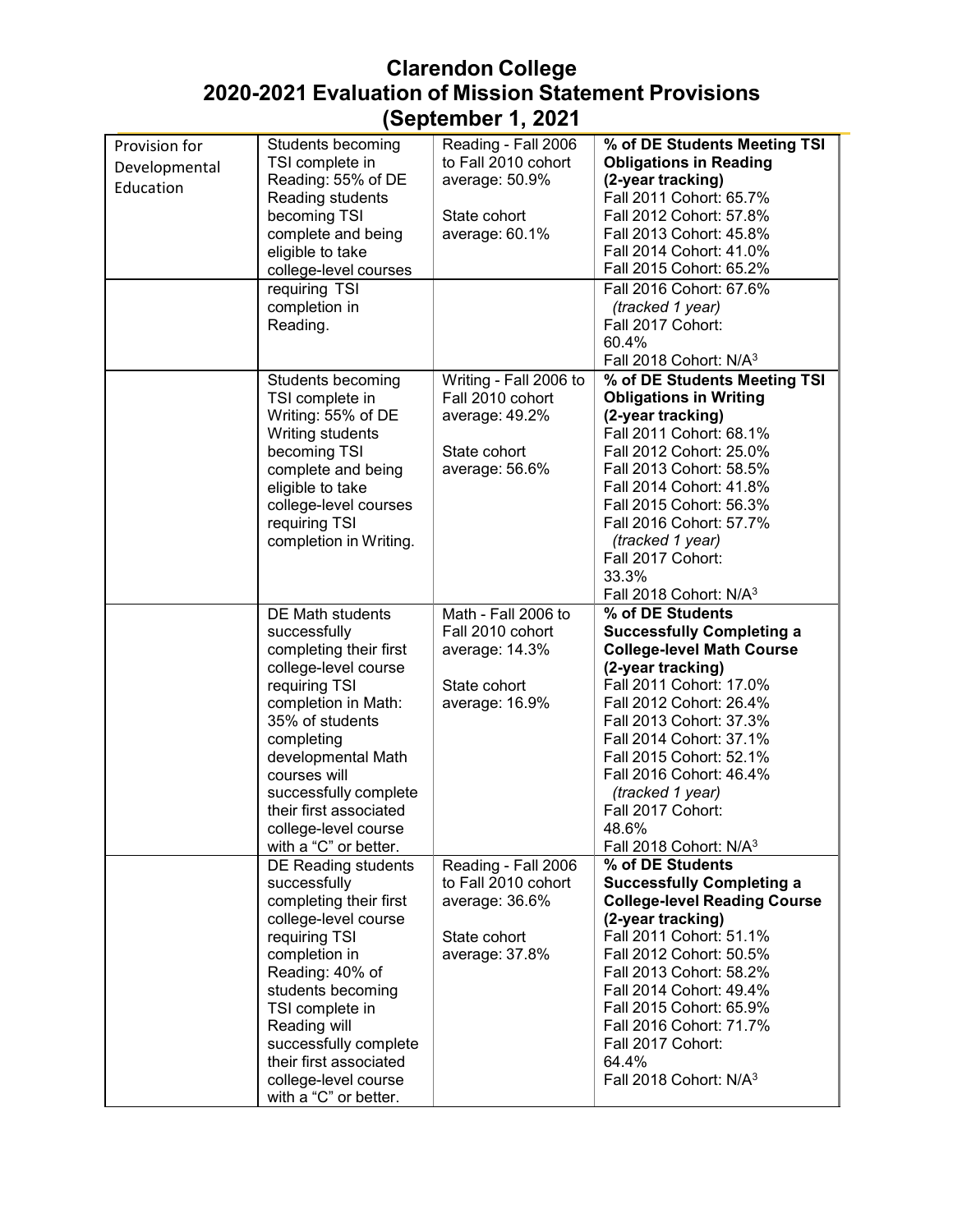| DE Writing students      | Writing - Fall 2006 to | % of DE Students                    |
|--------------------------|------------------------|-------------------------------------|
| successfully             | Fall 2010 cohort       | <b>Successfully Completing a</b>    |
| completing their first   | average: 30.4%         | <b>College-level Writing Course</b> |
| college-level course     |                        | (2-year tracking)                   |
| requiring TSI            | State cohort           | Fall 2011 Cohort: 30.4%             |
| completion in Writing:   | average: 30.3%         | Fall 2012 Cohort: 22.9%             |
| 40% of students          |                        | Fall 2013 Cohort: 56.4%             |
| becoming TSI             |                        | Fall 2014 Cohort: 37.4%             |
| complete in Writing will |                        | Fall 2015 Cohort: 66.1%             |
| successfully complete    |                        | Fall 2016 Cohort: 58.5%             |
| their first associated   |                        | Fall 2017 Cohort:                   |
| college-level course     |                        | 54.1%                               |
| with a "C" or better.    |                        | Fall 2018 Cohort: N/A <sup>3</sup>  |

1. Developmental Education data for the Fall 2016 cohort is based on 1 year of tracked student data. Two-year data

will be made available by THECB in March 2019.

2. Developmental Education data for the Fall 2017 cohort will be made available by THECB in March 2019.

3. Developmental Education data for the Fall 2018 cohort will be made available by THECB in March 2020.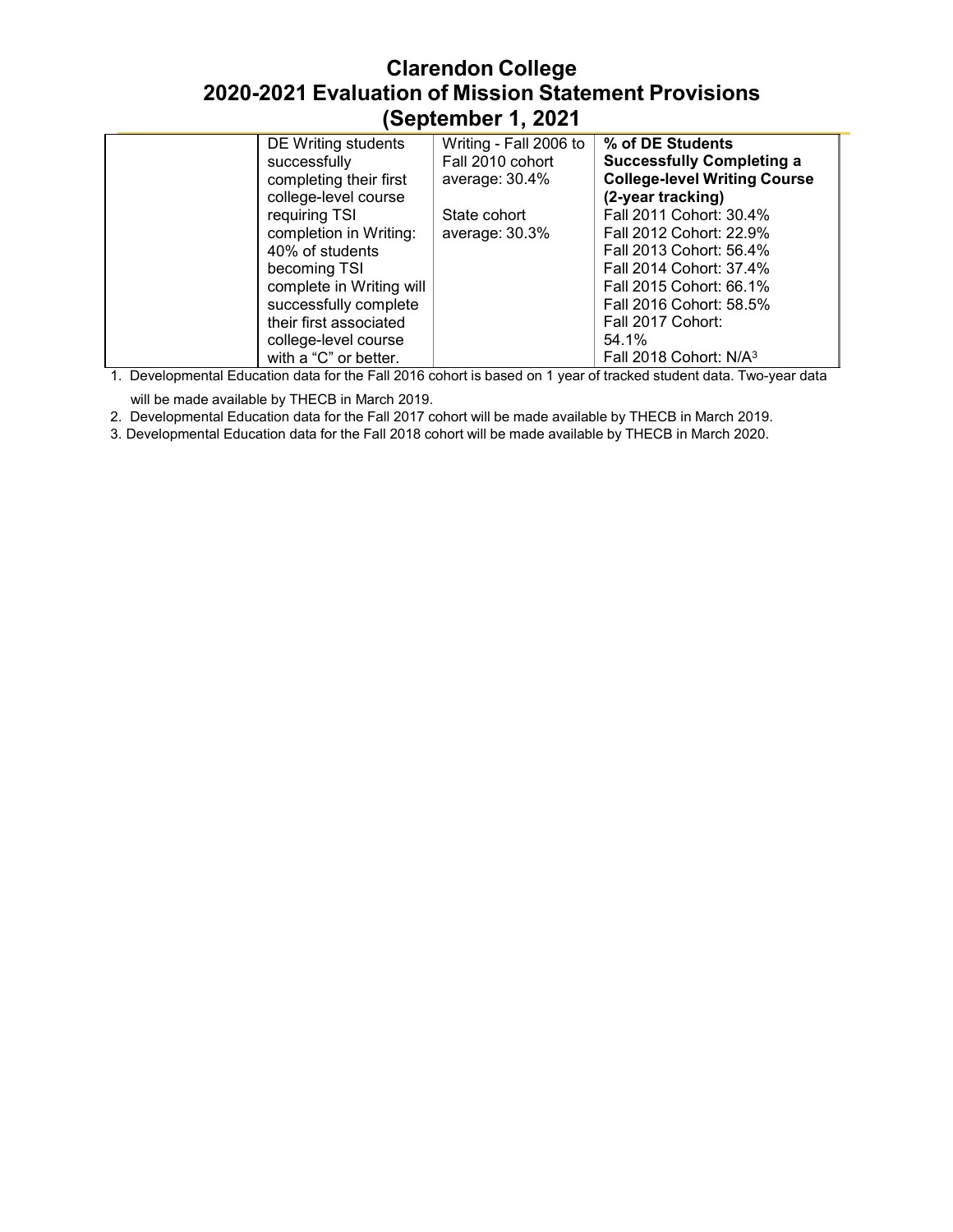### **Provision for Continuing Education / Community Service Courses**

CC provides continuing education and community service courses to members of the communities it serves. Continuing education (CE) courses are scheduled to meet the needs of these communities based on requests from area businesses and community members. In addition, CC strives to identify local training needs for current business and industry, as well as upcoming skills requirements for workforce needs in emerging fields in an effort to be proactive in its CE offering. To evaluate its provision of CE courses and the effectiveness of meeting the needs of the community, CC continually examines the CE courses offered and the enrollments for each. A threshold level of 85% of requests for CE courses that are projected to meet minimum enrollment levels will be offered. The following table provides the evaluation criteria and the 2018-2019 evaluation results for the provision for Continuing Education / Community Service Courses.

| One College<br><b>One Vision Item</b>                                             | Criteria of<br><b>Effectiveness</b>                                                                                                                                                                                                                            | <b>Baseline</b>     | <b>Results</b>                                                                                                                                                                                                                                         |
|-----------------------------------------------------------------------------------|----------------------------------------------------------------------------------------------------------------------------------------------------------------------------------------------------------------------------------------------------------------|---------------------|--------------------------------------------------------------------------------------------------------------------------------------------------------------------------------------------------------------------------------------------------------|
| Provision for<br>Continuing<br>Education &<br><b>Community Service</b><br>Courses | Number of CE courses<br>offered annually to<br>assure a minimum %<br>of business and<br>community requests<br>for CE courses being<br>met: 85% of business<br>and community<br>requests for CE<br>courses being met by<br>offering 70 CE<br>courses each year. | 5-Year Average: 81  | <b>Continuing Education Courses</b><br>offered each year<br>FY 2010: 66<br>FY 2011: 65<br>FY 2012: 57<br>FY 2013: 80<br>FY 2014: 83<br>FY 2015: 75<br>FY 2016: 88<br>FY 2017: 101<br>FY 2018: 82<br>FY 2019: 53<br>FY 2020: 82                         |
|                                                                                   | <b>Annual Enrollment in</b><br><b>Continuing Education</b><br>Courses<br>(unduplicated): Annual<br>unduplicated<br>enrollment in<br><b>Continuing Education</b><br>Courses of 450<br>students.                                                                 | 5-Year Average: 258 | <b>Annual Continuing Education</b><br><b>Enrollment (unduplicated)</b><br>FY 2010: 479<br>FY 2011: 431<br>FY 2012: 515<br>FY 2013: 388<br>FY 2014: 691<br>FY 2015: 251<br>FY 2016: 375<br>FY 2017: 283<br>FY 2018: 353<br>FY 2019: 176<br>FY 2020: 106 |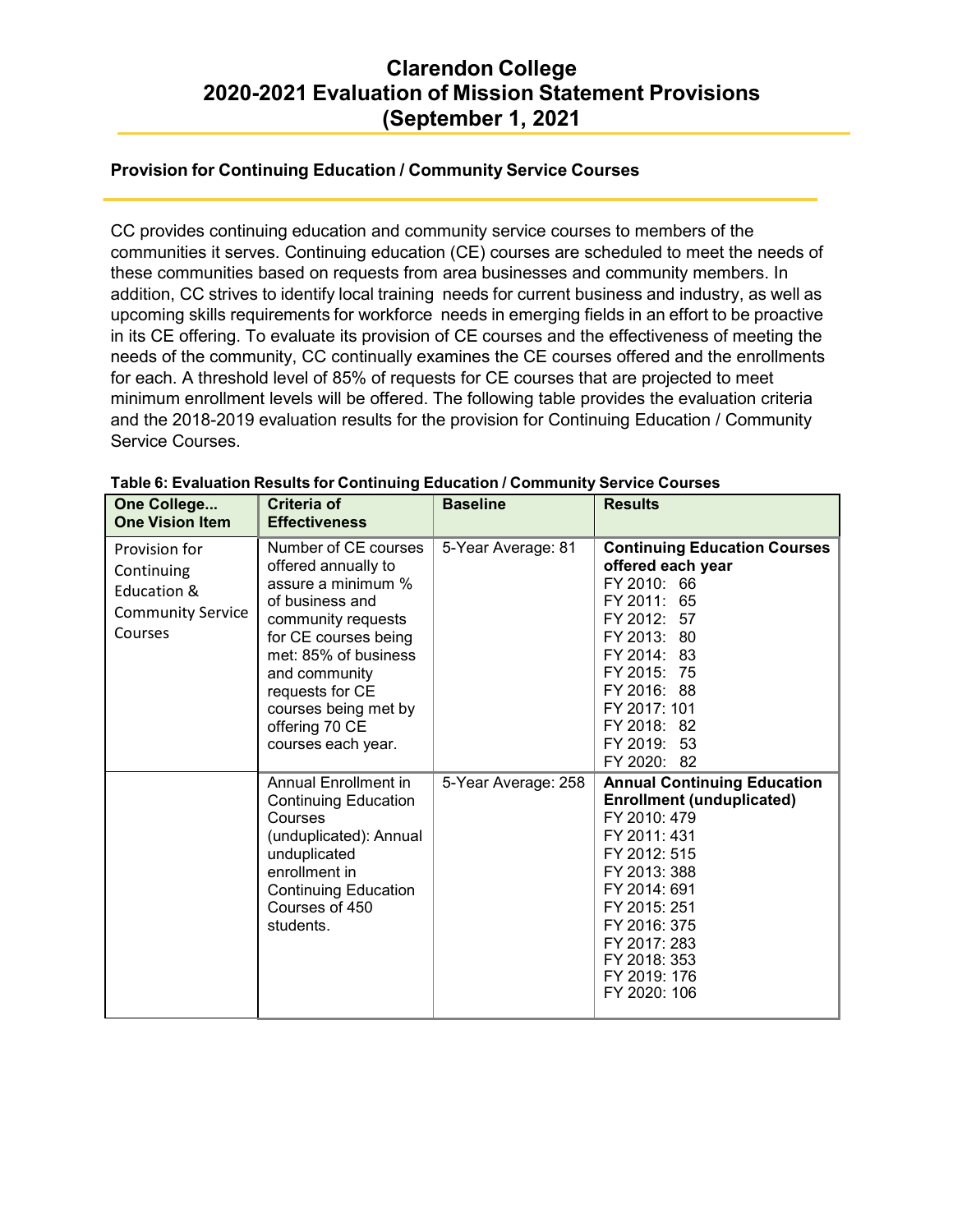| <b>Annual Continuing</b>    | 5-Year Average: | <b>Annual Continuing Education</b> |
|-----------------------------|-----------------|------------------------------------|
| <b>Education Contact</b>    | 17,493          | <b>Contact Hours</b>               |
| Hours: Annual Contact       |                 | FY 2010: 22,750                    |
| Hours for Continuing        |                 | FY 2011: 16,865                    |
| <b>Education Courses of</b> |                 | FY 2012: 14,309                    |
| 17.500.                     |                 | FY 2013: 18,286                    |
|                             |                 | FY 2014: 22,376                    |
|                             |                 | FY 2015: 15,577                    |
|                             |                 | FY 2016: 23,766                    |
|                             |                 | FY 2017: 14,321                    |
|                             |                 | FY 2018: 25,276                    |
|                             |                 | FY 2019: 8,608                     |
|                             |                 | FY 2020: 15,497                    |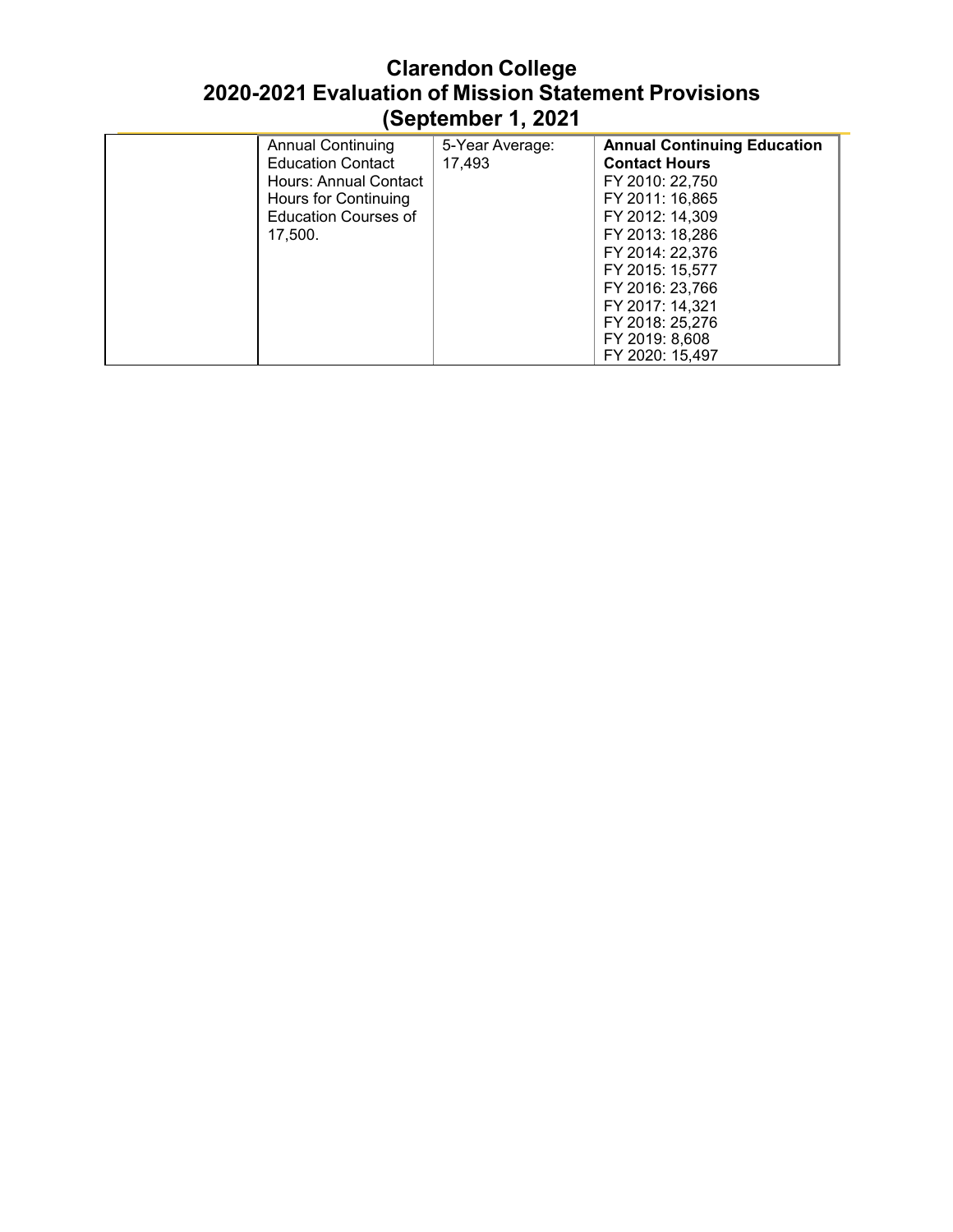### **Provision for Cultural Enrichment**

As part of its mission, CC offers or hosts several cultural events each year. These events i nc l ude staging theatre arts productions, hosting art shows, providing lectures and presentations from invited guest speakers, and offering courses that provide cultural enrichment including courses for CC students as well as members of the communities CC serves. A threshold level of 10 offered or hosted events annually was established to support the provision of offering cultural enrichment to the students and communities served by CC, and a threshold of 6 cultural enrichment courses offered each year was established. These threshold levels were based on student and community interest and response to previous cultural enrichment offerings at CC. The following table provides the evaluation criteria and the 2018-2019 evaluation results for the provision for Cultural Enrichment.

| <b>One College One</b><br><b>Vision Item</b> | Criteria of<br><b>Effectiveness</b>                                                                                                                                                                                                                                                                            | <b>Baseline</b>                                                                                                                                                                                                                | <b>Results</b>                                                                                                                                                                                                                                                                                                                                                                                                                            |
|----------------------------------------------|----------------------------------------------------------------------------------------------------------------------------------------------------------------------------------------------------------------------------------------------------------------------------------------------------------------|--------------------------------------------------------------------------------------------------------------------------------------------------------------------------------------------------------------------------------|-------------------------------------------------------------------------------------------------------------------------------------------------------------------------------------------------------------------------------------------------------------------------------------------------------------------------------------------------------------------------------------------------------------------------------------------|
| Provision for<br><b>Cultural Enrichment</b>  | <b>CCSSE</b> questions<br>pertaining to having<br>conversations with<br>students of a different<br>race or ethnicity<br>(question 4s: 80% of<br>students responding<br>"sometimes", "often"<br>or "very often" that<br>they had serious<br>conversations with<br>students of a different<br>race or ethnicity. | 81.4% of students<br>responded<br>"sometimes", "often"<br>or "very often" on<br>the 2014 CCSSE<br>survey question<br>pertaining to having<br>serious<br>conversations with<br>students of a<br>different race or<br>ethnicity. | % of students responding<br>"sometimes", "often" or<br>"very often" on CCSSE<br>questions on having serious<br>conversations with students<br>of a different race or<br>ethnicity:<br>Spring 2016: 76.9%<br>Spring 2017: 71.2%<br>Spring 2018: 59.8%<br>Spring 2019: 69.8%<br>Spring 2020: Due to Covid-19<br>the CCSSE was not<br>administered this year.<br>Spring 2021: 57.9%<br>(Questions 4s and 4t were<br>combined in Spring 2018) |

### **Table 7: Evaluation Results for Cultural Enrichment**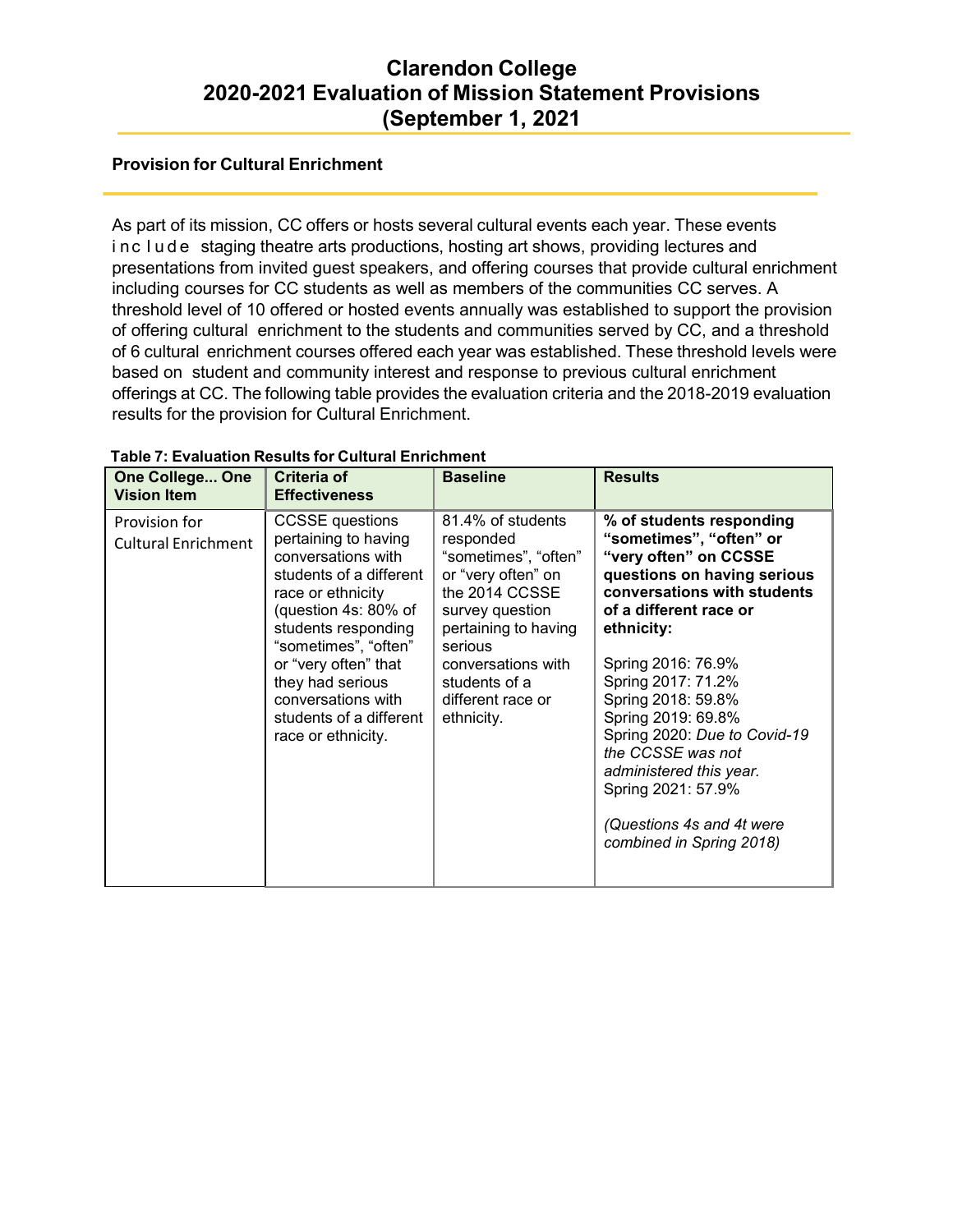| <b>CCSSE</b> questions<br>pertaining to having<br>conversations with<br>students that have<br>different religious<br>beliefs, political<br>opinions, or personal<br>values. (question 4t):<br>80% of students<br>responding<br>"sometimes", "often"<br>or "very often" that<br>they had serious<br>conversations with<br>students with<br>different religious<br>beliefs, political<br>opinions, or personal<br>values. | 81.0% of students<br>responded<br>"sometimes", "often"<br>or "very often" on<br>the 2014 CCSSE<br>survey question<br>pertaining to having<br>serious<br>conversations with<br>students with<br>differing religious<br>beliefs, political<br>opinions or personal<br>values. | % of students responding<br>"sometimes", "often" or<br>"very often" on CCSSE<br>questions on having serious<br>conversations with students<br>that have different religious<br>beliefs, political opinions, or<br>personal values:<br>Spring 2016: 76.6%<br>Spring 2017: 71.2%<br>Spring 2018: 59.8%<br>Spring 2019: 69.8%<br>Spring 2020: Due to Covid-19<br>the CCSSE was not<br>administered this year.<br>Spring 2021: 57.9%<br>(Questions 4s and 4t were<br>combined in Spring 2018) |
|-------------------------------------------------------------------------------------------------------------------------------------------------------------------------------------------------------------------------------------------------------------------------------------------------------------------------------------------------------------------------------------------------------------------------|-----------------------------------------------------------------------------------------------------------------------------------------------------------------------------------------------------------------------------------------------------------------------------|-------------------------------------------------------------------------------------------------------------------------------------------------------------------------------------------------------------------------------------------------------------------------------------------------------------------------------------------------------------------------------------------------------------------------------------------------------------------------------------------|
| <b>CCSSE</b> questions<br>pertaining to<br>encouraging contact<br>among students from<br>different economic,<br>social, and racial or<br>ethnic backgrounds<br>(question 9c): 80% of<br>students responding<br>"some", "quite a bit"<br>or "very much" that<br>CC encourages<br>contact among<br>students from<br>different<br>backgrounds.                                                                             | 88.2% of students<br>responded "some",<br>"quite a bit" or "very<br>much" on the 2014<br><b>CCSSE</b> survey<br>question pertaining<br>to CC encouraging<br>contact among<br>students from<br>different economic,<br>social, and racial or<br>ethnic backgrounds.           | % of students responding<br>"some", "quite a bit" or "very<br>much" on CCSSE questions<br>pertaining to CC encouraging<br>contact among students from<br>different economic, social,<br>and racial or ethnic<br>backgrounds:<br>Spring 2016: 81.5%<br>Spring 2017: 82.2%<br>Spring 2018: 87.9%<br>Spring 2019: 84.0%<br>Spring 2020: Due to Covid-19<br>the CCSSE was not<br>administered this year. The next<br>administration will be in Spring<br>2021.<br>Spring 2021: 57.9%          |